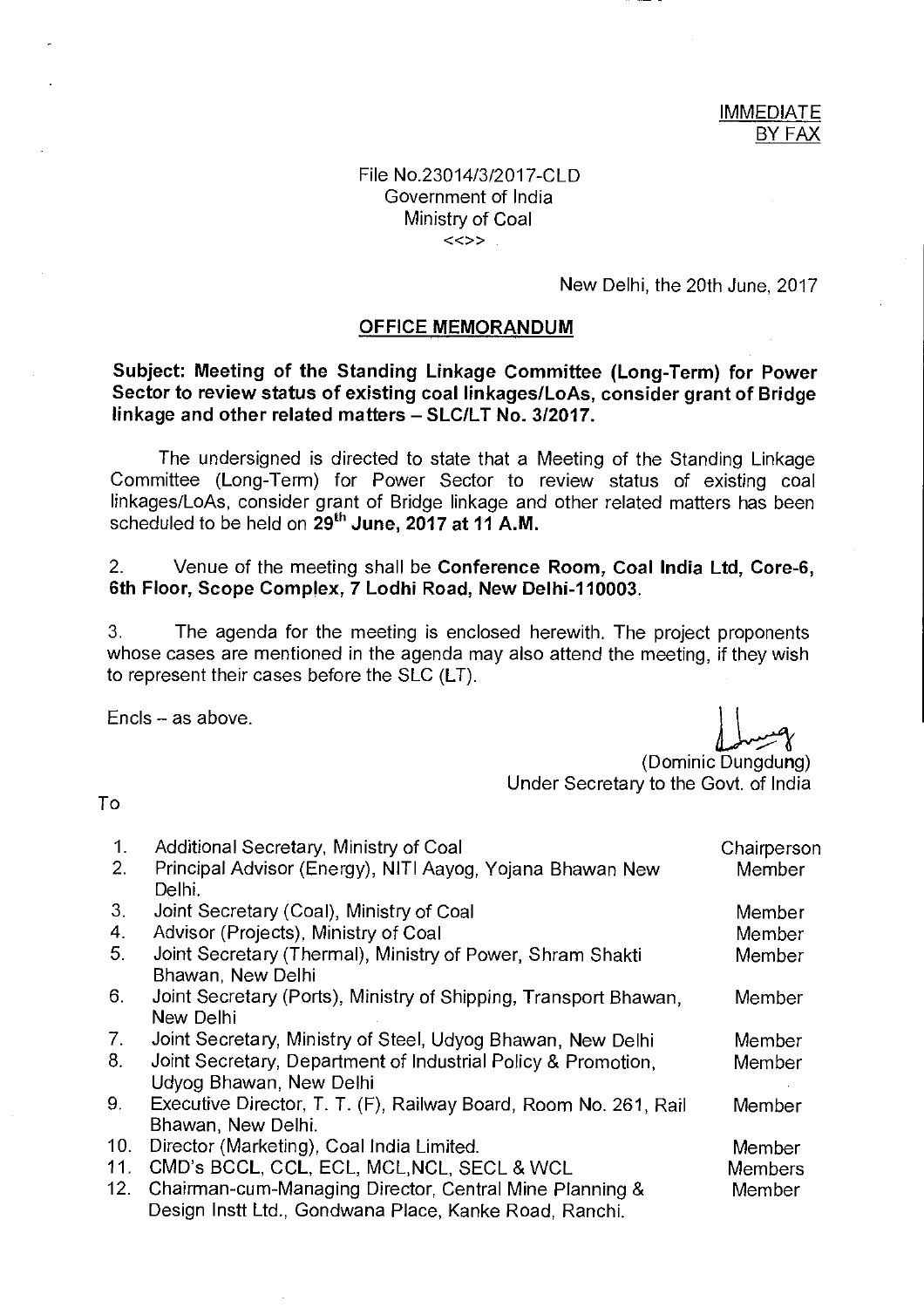| 13. Chairman, Central Electricity Authority, Sewa Bhawan, RK                                                                                                                              |         |
|-------------------------------------------------------------------------------------------------------------------------------------------------------------------------------------------|---------|
| Puram, New Delhi                                                                                                                                                                          |         |
| 14. Chairman, NTPC, Scope Complex, Lodhi Road, New Delhi-                                                                                                                                 | Member  |
| 15. 110003                                                                                                                                                                                | Special |
| 16. Joint Secretary (CA-III Section), Ministry of Coal                                                                                                                                    | Invitee |
| $\overline{A}$ and $\overline{B}$ and $\overline{B}$ and $\overline{B}$ and $\overline{B}$ and $\overline{B}$ and $\overline{B}$ and $\overline{B}$ and $\overline{B}$ and $\overline{B}$ |         |

CEO, Patratu Vidyut Utpadan Nigam Ltd., Post-Patratu, Dist-Ramgarh-829119, Jharkhand.

Copy to:

- (i) Director (Technical), CIL
- ii) GM (S&M), CIL, Kolkata
- iii) CGM (CP), CIL, Kolkata
- iv) GM (S&M), CIL, Delhi.

Copy also to —

- 1. PS to Minister of State (I/C) for Power, Coal, NRE and Mines
- 2. OSD to MoS (I/C) for Coal
- 3. PSO to Secretary (Coal),
- 4. PPS to Additional Secretary (Coal)
- 5. PPS to Joint Secretary (RKS),
- 6. PPS to Joint Secretary(RPG),
- 7. PPS to Joint Secretary (VB).

Copy also to - NIC, Ministry of Coal with the request to place it on the Website of the Ministry for information of all concerned.

(Dominic Dungdung) Under Secretary to the Govt. of India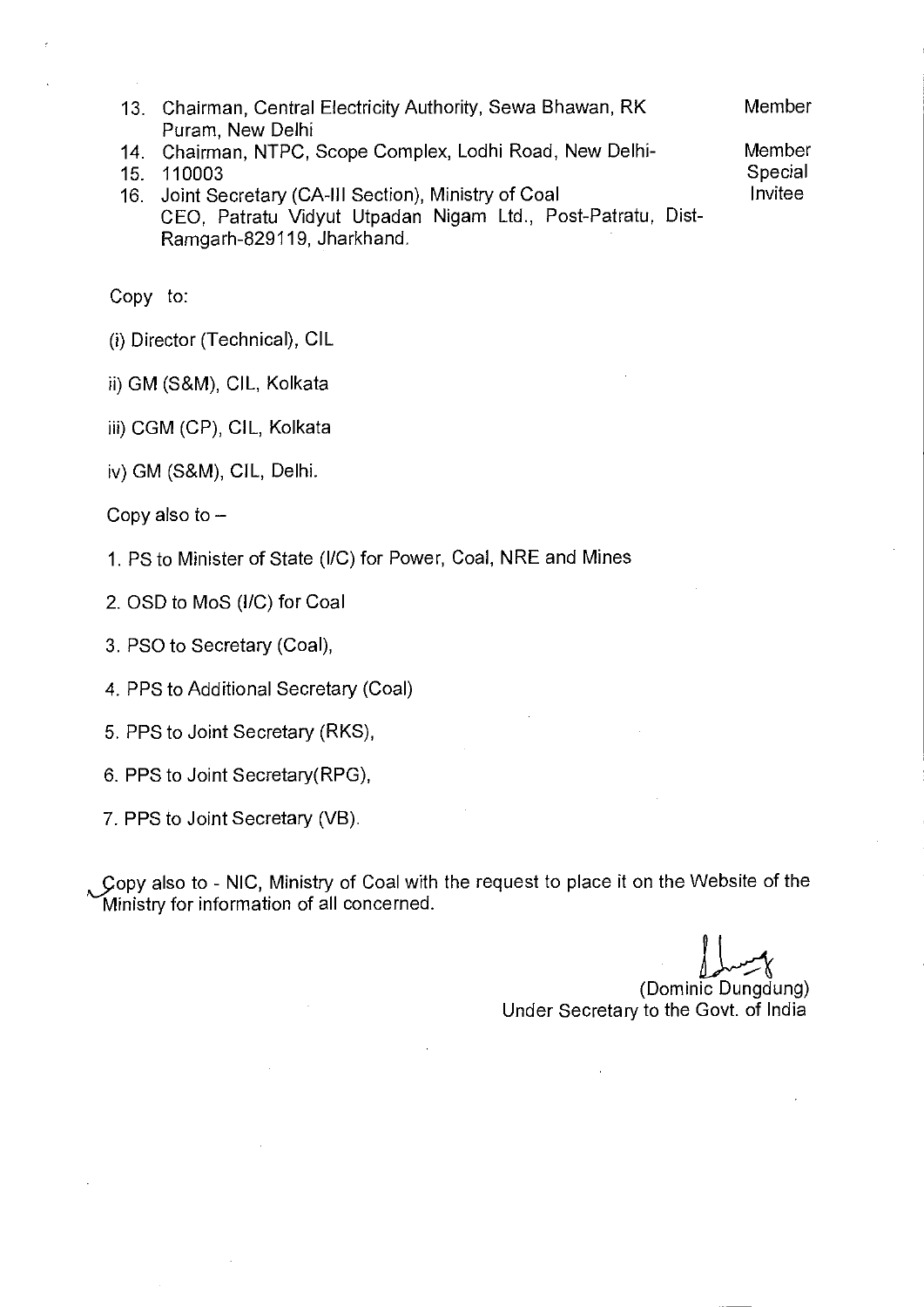# No. 23014/3/2017-CPD Government of India Ministry of Coal

## New Delhi, Dated 20th June, 2017

Agenda for the meeting of the Standing Linkage Committee (Long Term) for Power Sector to be held on 29.06.2017.

A meeting of the Standing Linkage Committee (Long Term) for Power Sector will be held on 29.062017 under the Chairmanship of Additional Secretary (Coal) to review the status of existing coal linkages/LoAs, consider grant of bridge linkage and other related matter. The agenda shall be as follows:

| S.No.          | Agenda                                                                                                                                                                                                                                                                                                                                                    |
|----------------|-----------------------------------------------------------------------------------------------------------------------------------------------------------------------------------------------------------------------------------------------------------------------------------------------------------------------------------------------------------|
| 1 <sub>1</sub> | Request received from MoP for grant of Coal linkages<br>Central Sector Projects.                                                                                                                                                                                                                                                                          |
|                | Ministry of Coal vide its OM dated 22.05.2017 requested<br>Ministry of Power to furnish its recommendations in<br>respect of Central/State Gencos requiring Coal linkages<br>as per para 1 (B) (i) of new Power Sector Coal linkage<br>policy. MoP vide OM dated 05.06.2017 has requested to<br>grant Coal linkages to following Central Sector Projects: |
|                | Gadarwara (2x800 MW) STPS of NTPC<br>i.<br>Unchahar-IV (1x500 MW) of NTPC<br>ii.<br>iii.<br>Raghunathpur TPS, Phase-I (2x600MW) of<br><b>DVC</b><br>Mahanadi Basin Power Ltd (MBPL) 2x800 MW<br>iv.                                                                                                                                                       |
|                | of MCL<br>MoP has stated that CEA has recommended for                                                                                                                                                                                                                                                                                                     |
|                | coal linkages to the above projects.                                                                                                                                                                                                                                                                                                                      |
|                | The SLC (LT) to take a view in the matter.                                                                                                                                                                                                                                                                                                                |
| 2.             | Extension of time for fulfilment of Condition Precedent<br>clause $no. 2.8.2.3 of FSA.$                                                                                                                                                                                                                                                                   |
|                | The issue of extension of Condition Precedent clause<br>No. 2.8.2.3 of FSA was placed before the SLC (LT) in its<br>meeting held on 17.07.2015 in the context of a particular<br>TPP. However, the Committee made a general<br>recommendation that extension of time for fulfilling all                                                                   |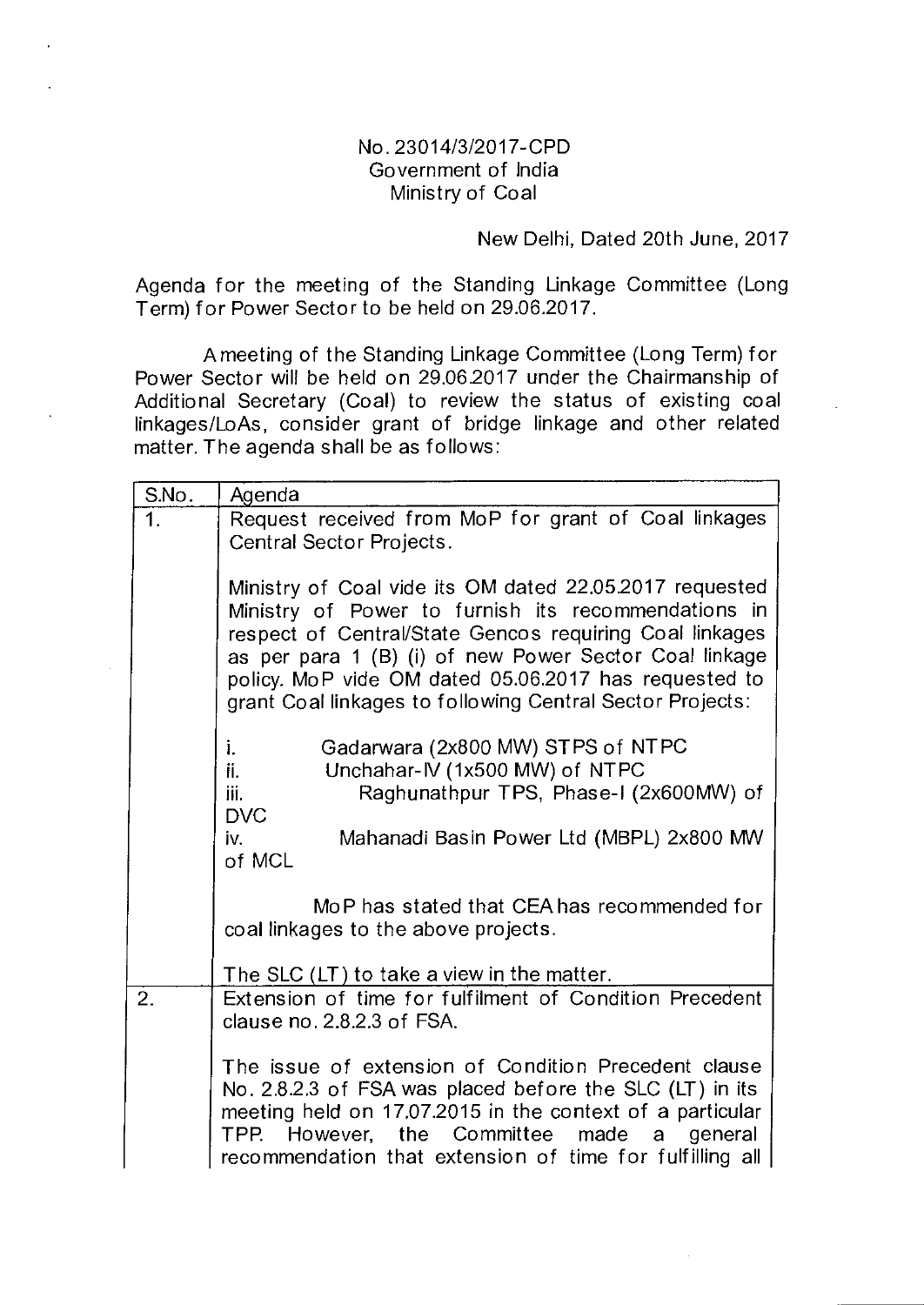the condition precedent of all such projects, except COD and commissioning may be granted upto 31.03.2016. The recommendation of the SLC (LT) was submitted to the Competent Authority. Competent Authority directed that a policy may be formulated in this regard.

MoP vide its O.M. dated 21.03.2016 recommended that extension of time for fulfilling the Purchaser's Conditions Precedent covered under clause 2.8.2.3 of FSA (relating to signing of PPA) may be granted up to 31<sup>st</sup> March, 2020. However, in view of the recommendation of SLC (LT) for extension of time for fulfilling all the condition precedent except COD and commissioning, MoP was requested to furnish its views on extension of time for fulfilling all the CPs. Subsequently, MoP requested MoC to consider the extension of the time period for fulfilment of CP mentioned in Clause 2.82 for FSA holders upto revised date of COD/anticipated commissioning.

The clause 2.82 is as below:

2.82.1 The Purchaser shall have obtained from the lawful authority all necessary clearances, authorizations, approvals and permissions required for construction, commissioning, operation and maintenance of the Plant.

2.8.2.2 The purchaser shall have completed the construction and the completion of such construction along with readiness of the power plant for lighting up has been certified by an Independent Engineer within the Condition Precedent Period.

2.8.2.3 [Applicable to Purchaser who has signed FSA without entering into long term PPA]

The Purchaser shall have to furnish the long term Power Purchase Agreements (PPA) either directly with Distribution Companies (DISCOMs) or through Power Trading Company (ies) (PTC) who has/have signed back to back PPA(s) (long term) with DISCOMs within the Condition Precedent (CP) period as per clause 2.8.3.1.

SLC (LT) in its meetings dated 21.06.2016 recommended that Condition Precedent clause No. 2.8.23 of FSA should be considered for extension of time period for fulfilment upto March 2017. However, during the SLC (LT) meeting held on 01.092016, representative of NTPC indicated that MoP had recommended for extension of time for fulfillment of conditions under clause 2.8.2. Minutes of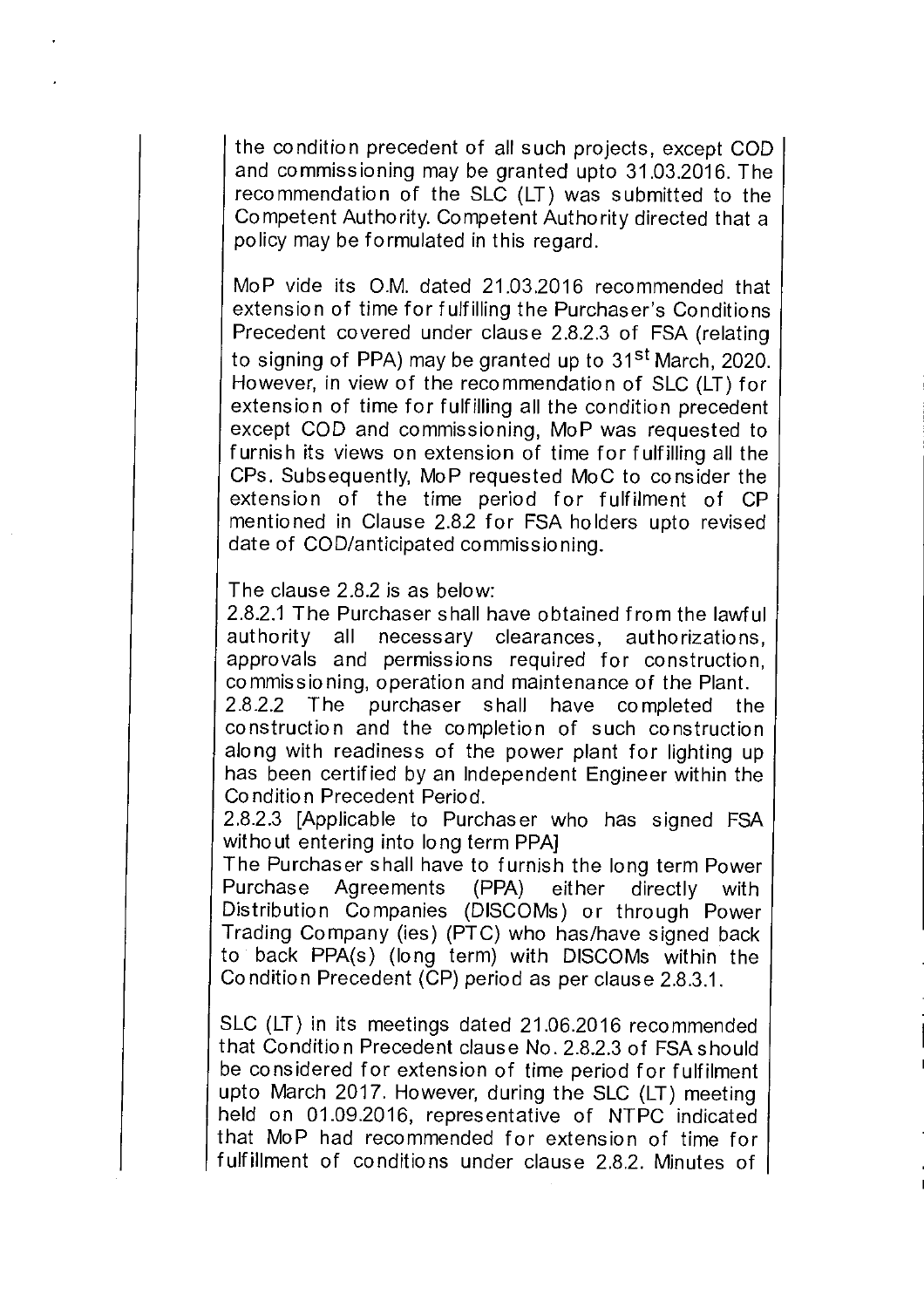|    | the SLC (LT) meeting held on 21.06.2016 were approved<br>with the modification that expression "Condition<br>Precedent clause No. 2.8.2.3" would be replaced by<br>"Condition Precedent clause No. 2.8.2".                                                                                                                                                                                                                                                                                                                                                                                                                                                                                                                                                                                                                                                                                                                                 |
|----|--------------------------------------------------------------------------------------------------------------------------------------------------------------------------------------------------------------------------------------------------------------------------------------------------------------------------------------------------------------------------------------------------------------------------------------------------------------------------------------------------------------------------------------------------------------------------------------------------------------------------------------------------------------------------------------------------------------------------------------------------------------------------------------------------------------------------------------------------------------------------------------------------------------------------------------------|
|    | Issue of extension of time for fulfilment of Condition<br>Precedent clause no. 2.8.2.3 of FSA beyond March, 2017<br>was considered in the SLC (LT) meeting held on<br>29.03.2017. SLC (LT) recommended for extension of time<br>period for fulfilment upto 31.03.2018. It was decided that<br>there should be reasons/justification from MoP on the<br>proposed extension date of 31.03.2020 and similarly,<br>reason for SLC-LT recommending the extension of CP<br>up to 31.03.2018 should also be recorded.                                                                                                                                                                                                                                                                                                                                                                                                                             |
| 3. | The SLC (LT) to take a view in the matter.<br>Additional Coal for increased capacity of RTPP of<br>APGENCO.                                                                                                                                                                                                                                                                                                                                                                                                                                                                                                                                                                                                                                                                                                                                                                                                                                |
|    | of<br>Requests of APGENCO related to Unit - 6<br>Rayalseema TPS were taken up in the meeting of the SLC<br>(LT) held on 21.06.2016. Requests of APGENCO were as<br>under:<br>To revalidate the present LoA dated 18.03.2009.<br>a.<br>To exempt for submission of additional CGs.<br>b. L<br>To sanction additional 1.2 MT of coal for<br>C.<br>increased capacity of 100 MW.                                                                                                                                                                                                                                                                                                                                                                                                                                                                                                                                                              |
|    | SLC(LT) held on 21.06.2016 considered the request of<br>APGENCO and condoned the delay in submission of<br>additional CG. It was recommended that MCL shall accept<br>the additional CG and thereafter a view shall be taken by<br>MCL as per the procedure. The request to revalidate the<br>present LoA and sanction the additional 1.2 MT coal shall<br>be reviewed subsequently by SLC (LT), at the request of<br>PP, once the CG issue was resolved.<br>SLC (LT) in its meeting held on 02.08.2007 recommended<br>grant of LOA for APGENCO's Rayalseema TPP Stage - III<br>(Unit-6) for 500 MW. APGENCO had stated that<br>consequent to the meeting with CEA on 14.07.2008 over<br>adopting 600MW units and its benefits, APGENCO<br>switched over from 500MW to 600MW.<br>Subsequent to request received from APGENCO for<br>enhanced capacity vide letter dated 05.10.2016,<br>comments of MCL were obtained on status of decision |

 $\mathbf{E}_{\mathrm{max}}$